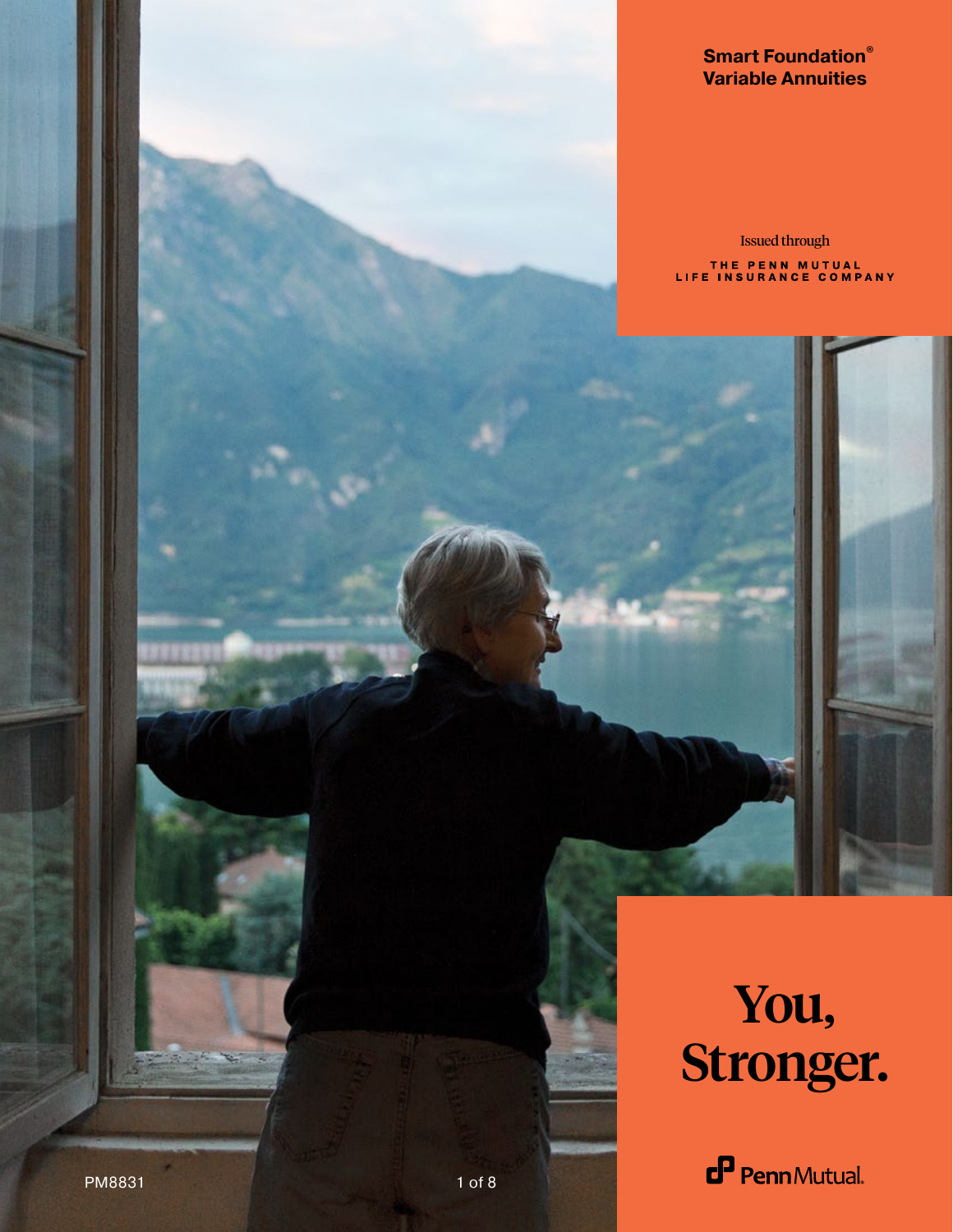### You don't just stumble upon a perfect retirement.

Smart Foundation Variable **Annuities** 

These tools can help you grow and manage your retirement savings. They're highly customizable insurance products that can help ensure you'll have a steady stream of income when you retire. Look at you, getting stronger already.

### What it means for you:

| <b>Guaranteed</b>                              | Annuity products are the only ones offering guaranteed income                                                            |
|------------------------------------------------|--------------------------------------------------------------------------------------------------------------------------|
| Income                                         | for life. And you can choose income for you or for you and your                                                          |
| <b>For Life</b>                                | spouse or legal domestic partner. <sup>1</sup>                                                                           |
| <b>Unlimited</b><br>Growth<br><b>Potential</b> | Through variable investments (equity and bond) options, you can<br>benefit from unlimited growth potential. <sup>2</sup> |

<sup>1</sup>All guarantees are based on the claims-paying ability of the issuer. 2Investments are subject to market fluctuations and may lose value.

Please see page 8 for important information and disclosures.

PM8831 2 of 8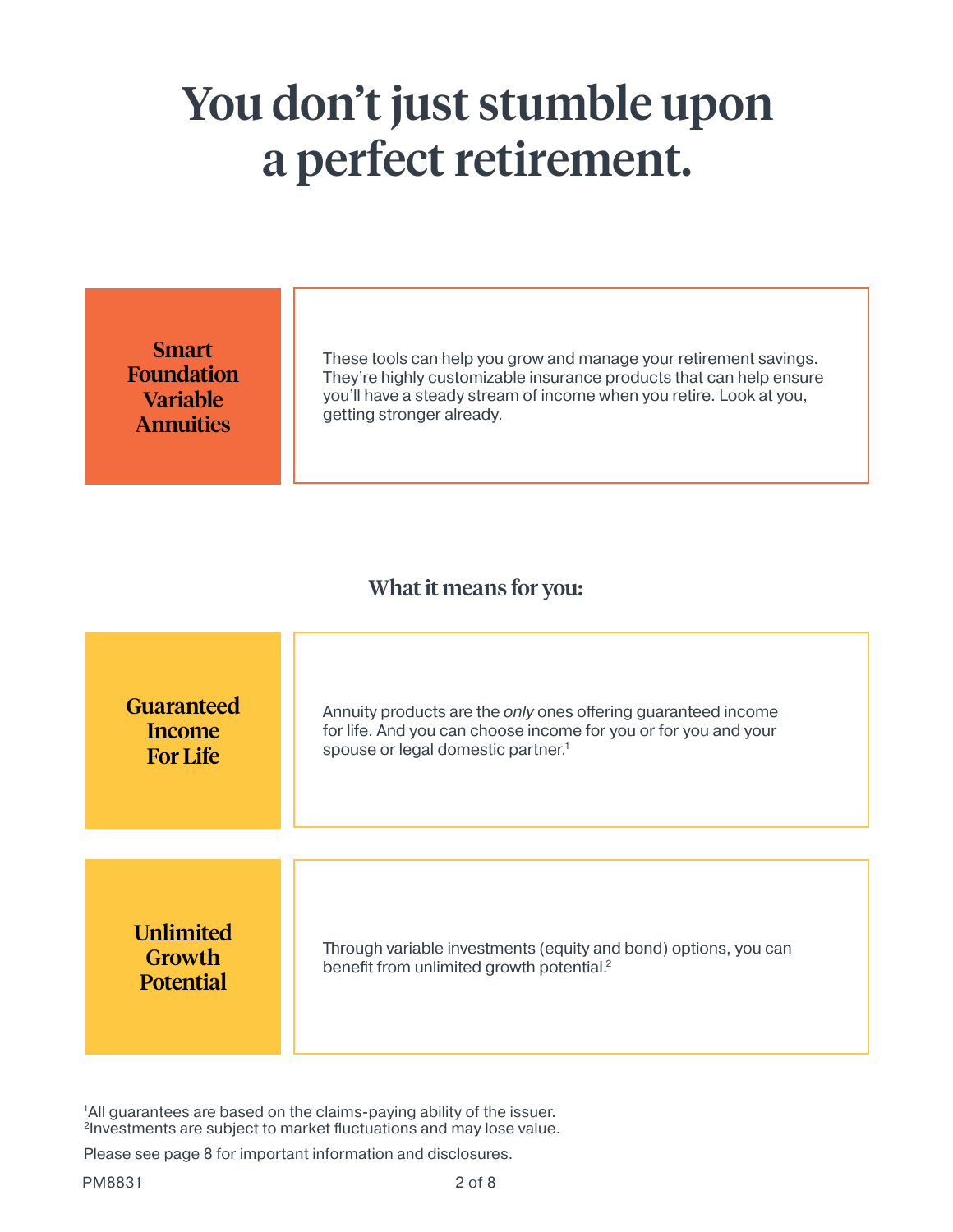| Tax-<br><b>Deferred</b><br>Growth         | Because your earnings are not taxed until you begin taking an<br>income, your annuity can grow quicker than a taxable asset.                                                                                                                   |  |
|-------------------------------------------|------------------------------------------------------------------------------------------------------------------------------------------------------------------------------------------------------------------------------------------------|--|
|                                           |                                                                                                                                                                                                                                                |  |
| <b>Optional</b><br><b>Benefits</b>        | A very appealing aspect of Smart Foundation is the ability to<br>customize your annuity with optional income and protection<br>features for an additional charge.                                                                              |  |
|                                           |                                                                                                                                                                                                                                                |  |
| <b>Death</b><br><b>Benefit</b>            | Every Smart Foundation Variable Annuity also includes a death<br>benefit to help protect your beneficiaries. <sup>1</sup>                                                                                                                      |  |
|                                           |                                                                                                                                                                                                                                                |  |
| <b>Penalty-Free</b><br><b>Withdrawals</b> | Withdrawal up to 10% of premium payments annually without<br>surrender charges. Medical or disability related withdrawals are<br>available. Ask your financial professional for details about the<br>availability of penalty-free withdrawals. |  |

1The death benefit is adjusted for any rider charges.

Please see page 8 for important information and disclosures.

PM8831 3 of 8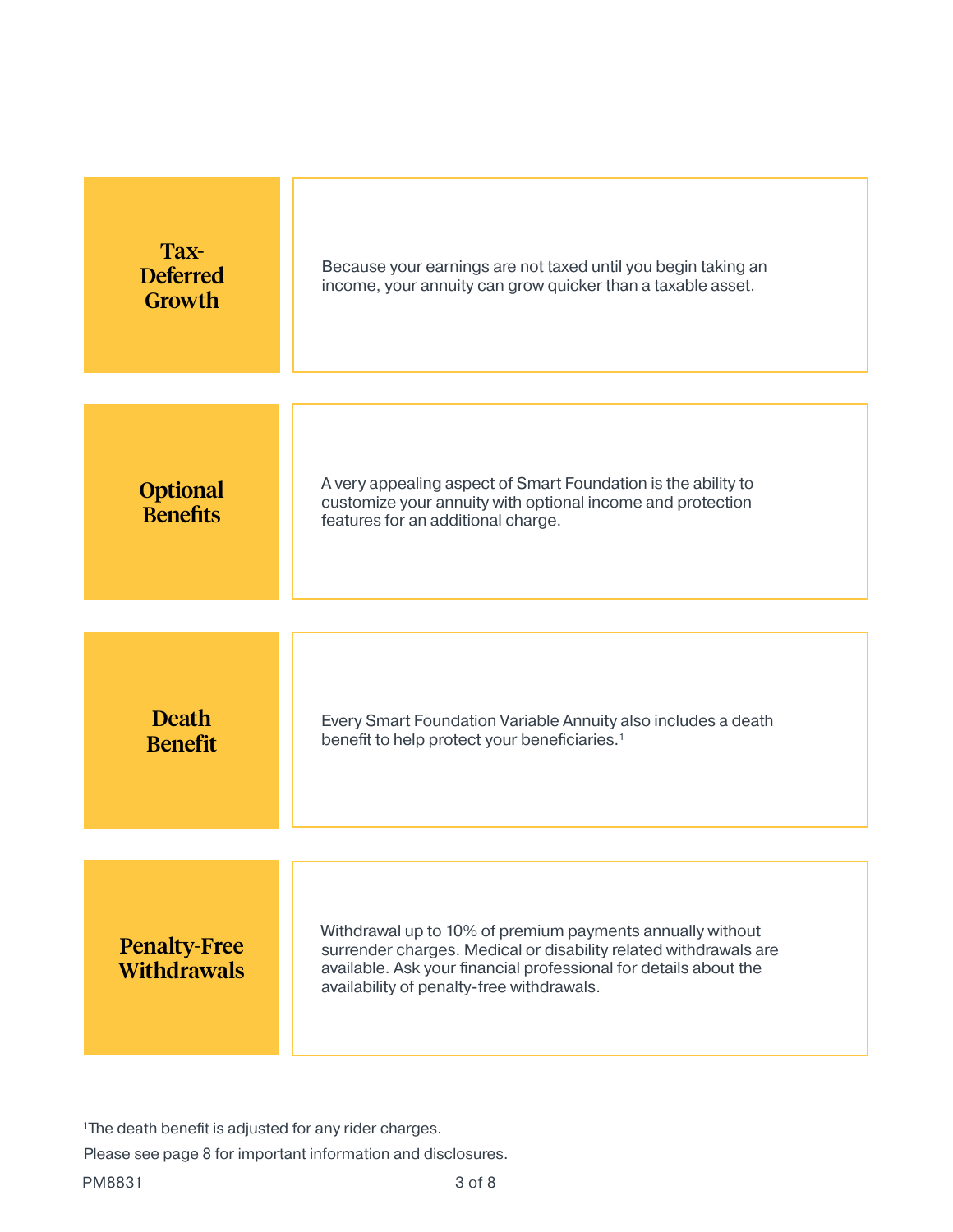## "Tax deferral" might be the greatest combination of words in the English language.

#### **Tax Advantages and Strong Growth Potential**

Tax deferral is one of the main advantages of variable annuities, because it allows your entire investment plus earnings to compound tax-free until retirement.

Think of it this way: the longer the annuity remains in the accumulation phase, the greater the impact of tax deferral.

#### **Visual learner? Here's a hypothetical example:**

This graph shows the impact of tax deferral on an initial investment of \$100,000 over 20 and 30 years. It assumes an 8% annual investment return and a 35% income tax rate.<sup>1</sup>



#### **Tax Deferral Impact Over Time**

<sup>1</sup>This hypothetical example does not reflect the actual performance of any investment or negative market return years which could impact results. Product fees and charges, including surrender charges, will reduce values. Your results will vary.

Please see page 8 for important information and disclosures.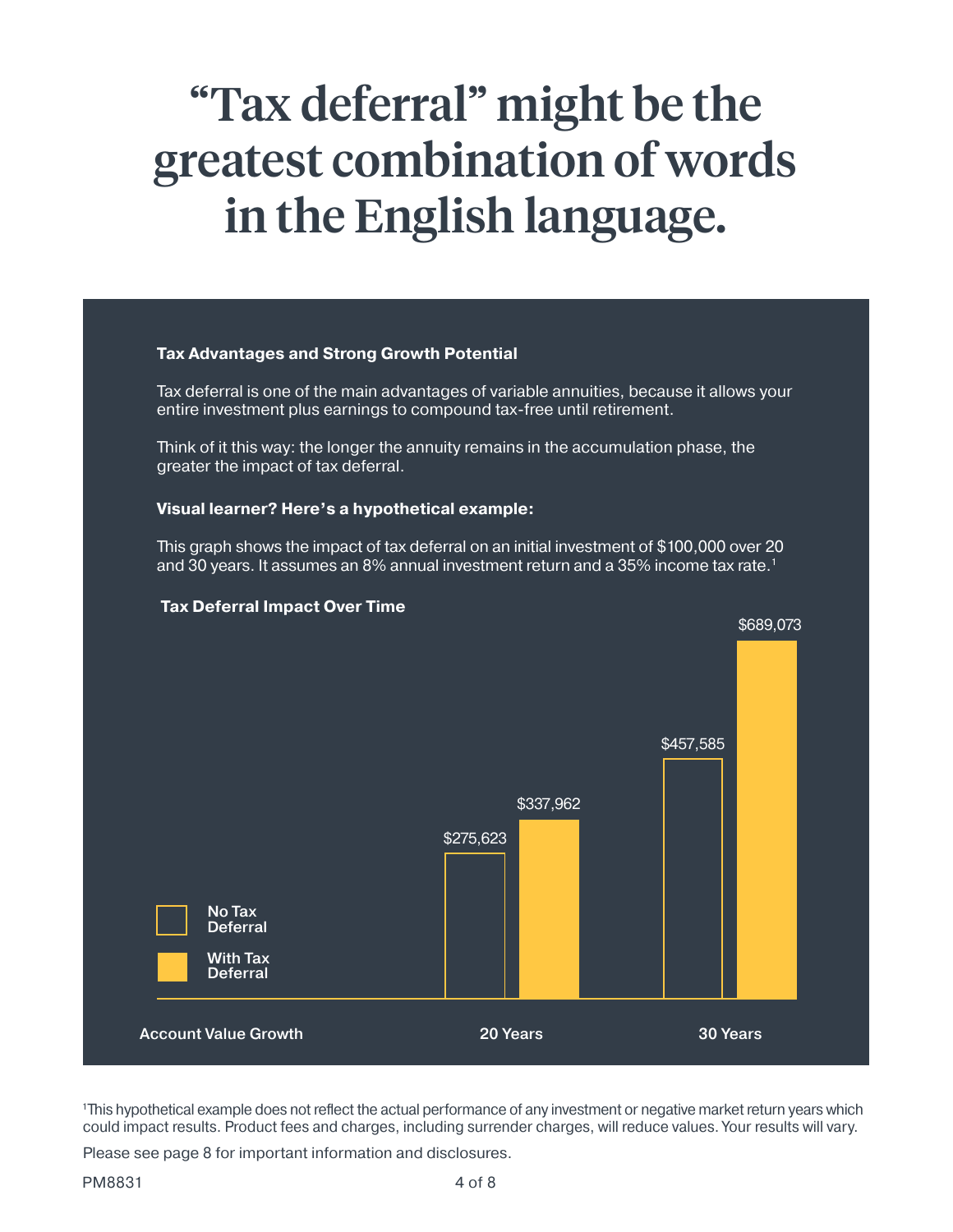# Diversify, Diversify, Diversify

#### **Build a Custom Portfolio or Get Built-In Diversity and Discipline1**

Create and manage a customized investment portfolio by choosing from a variety of fund choices all managed by experienced investment firms. Here's a high-level look at some of the fund categories available.



#### **Options Designed to Help Minimize Risk**

#### **Dollar Cost Averaging Account**

Directing payments to this fixed interest account can help reduce the impact of market fluctuations. Each month, a portion of the values in the account will be moved to the investment options you selected. This account doesn't guarantee better returns, but can help reduce the impact of poor market performance at a specific point in time.

#### **Fixed Account**

If you prefer a predictable, guaranteed rate of return for a portion of your annuity values, Smart Foundation Variable Annuities offer three, five or seven year fixed account options.

You, Stronger. Your Penn Mutual financial professional can provide details about all of the investment options so you can decide what's right for you.

1Portfolio diversification cannot guarantee a positive rate of return.

Please see page 8 for important information and disclosures.

PM8831 5 of 8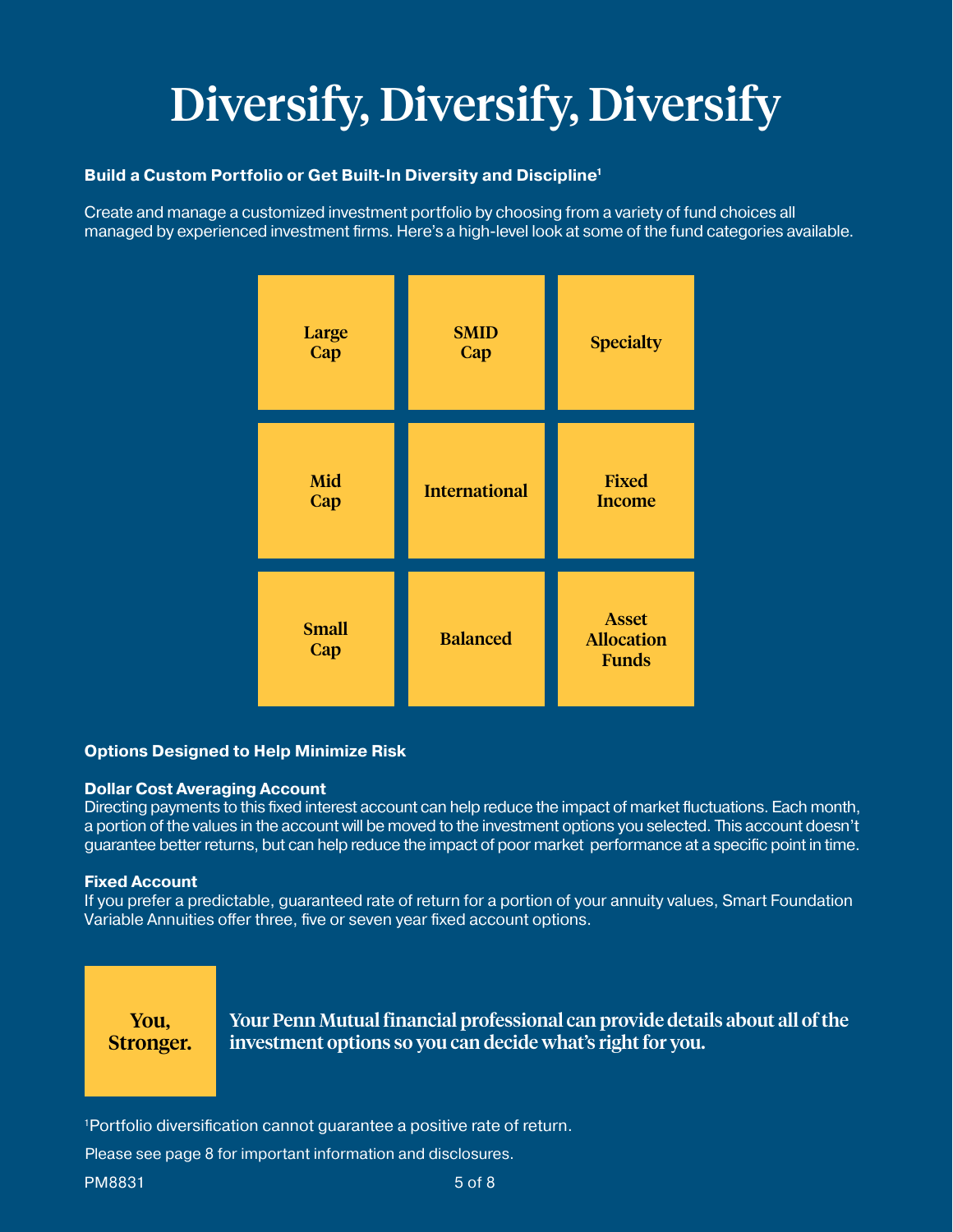### Tweak your retirement to your extremely specific needs.

One of the most appealing aspects of Smart Foundation Variable Annuities is the ability to tweak them with optional benefits, also known as riders. You can add these riders to your annuity to help you personalize it for your specific needs.

Below is a breakdown of the four available optional benefits:

| <b>Benefit Option</b>                                             | What's In It for You                                                                                                                                                                                                                  |  |
|-------------------------------------------------------------------|---------------------------------------------------------------------------------------------------------------------------------------------------------------------------------------------------------------------------------------|--|
| <b>Guaranteed Growth</b><br>and Income Benefit Rider              | Ensures that the amount used to determine your<br>income is guaranteed to grow and won't lose value<br>from market losses.                                                                                                            |  |
| <b>Inflation Protector</b><br><b>Withdrawal Benefit Rider</b>     | Helps protect you against rising costs and the impact of<br>inflation by automatically increasing the amount used to<br>determine your income by up to 6% annually.                                                                   |  |
| <b>Enhanced Death</b><br><b>Benefit Rider</b>                     | Locks-in the death benefit with market gains and<br>protects it from market drops.                                                                                                                                                    |  |
| <b>Guaranteed Minimum</b><br><b>Accumulation Benefit Rider II</b> | Depending on the accumulation benefit period (rider benefit<br>period) you choose, this rider guarantees your minimum<br>contract value will be up to 100% of the premium you paid,<br>regardless of market performance. <sup>1</sup> |  |

#### Some things to know:

Optional benefits are available for an additional charge and may not be available in combination. Increases under the Inflation Protector Withdrawal Benefit Rider are based on the Consumer Price Index for all Urban Consumers (CPI-U).

1The annuity contract value and accumulation benefit base will be adjusted for any withdrawals.

Please see page 8 for important information and disclosures.

PM8831 6 of 8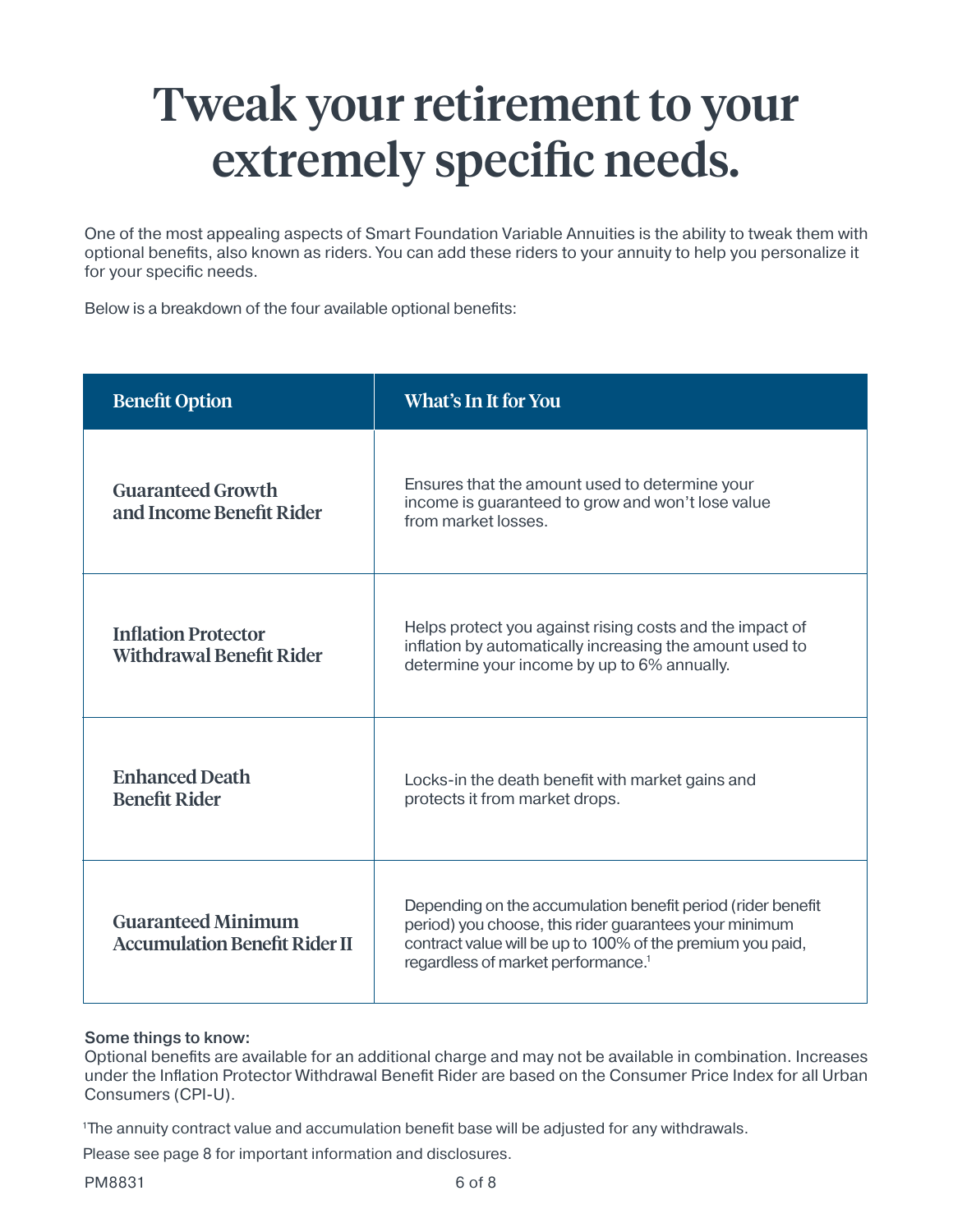| All 29 variable funds are available<br>during the deferral (savings) phase.<br>14 of the funds, denoted in green,                                                                                  | Large Cap                                         | Large Growth Stock Fund<br>Large Core Growth Fund<br>Large Cap Growth Fund<br>Index 500 Fund<br>Large Core Value Fund<br>Large Cap Value Fund                                                                                     |
|----------------------------------------------------------------------------------------------------------------------------------------------------------------------------------------------------|---------------------------------------------------|-----------------------------------------------------------------------------------------------------------------------------------------------------------------------------------------------------------------------------------|
| are available during the withdrawal<br>(income) phase of the Guaranteed<br>Growth and Income and Inflation<br>Protector Withdrawal Benefit Riders.                                                 | Mid Cap                                           | Mid Cap Growth Fund<br>Mid Cap Value Fund<br>Mid Core Value Fund                                                                                                                                                                  |
|                                                                                                                                                                                                    | <b>SMID Cap</b>                                   | <b>SMID Cap Growth Fund</b><br><b>SMID Cap Value Fund</b>                                                                                                                                                                         |
|                                                                                                                                                                                                    | <b>Small Cap</b>                                  | Small Cap Growth Fund<br><b>Small Cap Index Fund</b><br>Small Cap Value Fund                                                                                                                                                      |
|                                                                                                                                                                                                    | <b>International</b>                              | <b>International Equity Fund</b><br>Developed International<br><b>Index Fund</b><br><b>Emerging Markets Equity Fund</b>                                                                                                           |
|                                                                                                                                                                                                    | <b>Balanced</b>                                   | <b>Flexibly Managed Fund</b><br><b>Balanced Fund</b>                                                                                                                                                                              |
|                                                                                                                                                                                                    | <b>Specialty</b>                                  | <b>Real Estate Securities Fund</b>                                                                                                                                                                                                |
|                                                                                                                                                                                                    | <b>Fixed</b><br><b>Income</b>                     | <b>Money Market Fund</b><br><b>Limited Maturity Bond Fund</b><br><b>Quality Bond Fund</b><br><b>High Yield Bond Fund</b>                                                                                                          |
| Penn Mutual regularly reviews the<br>investment options to ensure they<br>meet the highest standards. For more<br>information, please see the Penn Mutual<br>Variable Investment Options brochure. | <b>Asset</b><br><b>Allocation</b><br><b>Funds</b> | <b>Aggressive Allocation Fund</b><br><b>Moderately Aggressive</b><br><b>Allocation Fund</b><br><b>Moderate Allocation Fund</b><br><b>Moderately Conservative</b><br><b>Allocation Fund</b><br><b>Conservative Allocation Fund</b> |

Please see page 8 for important information and disclosures.